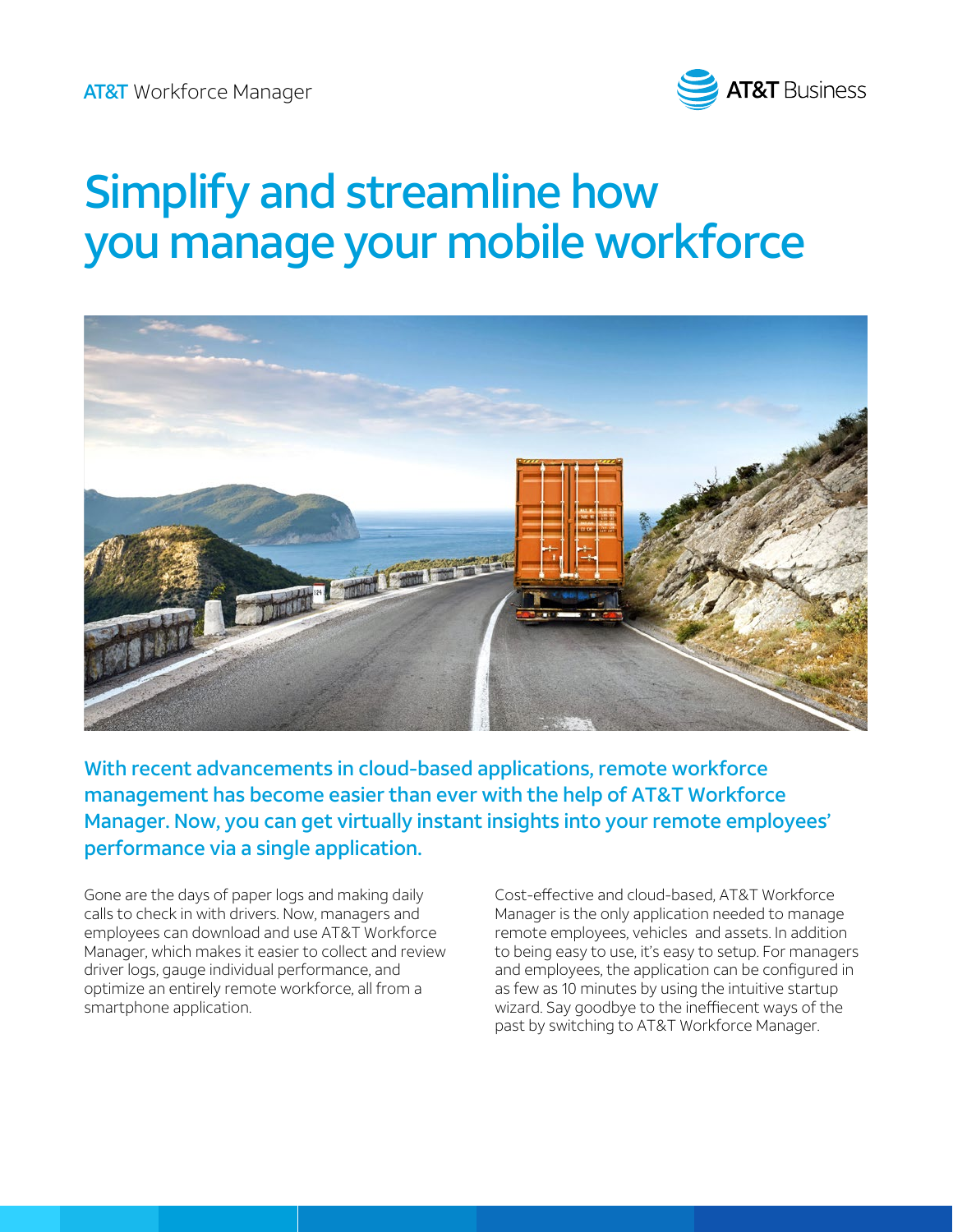

|              | <b>Feature</b>                                                                                                                                                         | <b>Benefit</b>                                                                                                                     |
|--------------|------------------------------------------------------------------------------------------------------------------------------------------------------------------------|------------------------------------------------------------------------------------------------------------------------------------|
| <b>Track</b> | Intelligently track the location of every<br>remote worker in near-real time                                                                                           | Easily locate every mobile worker via their<br>mobile device so you always know where<br>employees are                             |
|              | Use GPS data to view the time, date, and<br>location of every recorded event                                                                                           | Always know the last location and day-to-<br>day activity of every driver, including driver-<br>specific events                    |
| Report       | Use mobile timekeeping, which allows your<br>remote employees to clock in and out and<br>record breaks from the application                                            | No need for employees to travel back to an<br>office or fill out a piece of paper to record a<br>break or lunch                    |
|              | Build, view, and export custom reports to<br>gather and view business-critical data                                                                                    | View the data that matters to your<br>business by defining the data points you<br>gather in customized reports                     |
| Communicate  | Create user groups that you frequently<br>communicate with                                                                                                             | View and send information to your pre-<br>defined user groups to monitor productivity<br>and increase accountability               |
|              | Send messages to up to 250 employees or<br>user groups using AT&T Enhanced Push-to-<br>Talk (purchased separately as an add-on)                                        | Openly communicate with your entire<br>workforce and get the immediate attention<br>of individuals or groups of employees          |
| Optimize     | Create new orders for deliveries and service<br>calls from the field with smart forms                                                                                  | Create from the field to improve service<br>delivery or problem resolution                                                         |
|              | Digitize documents, such as driver logs<br>that help meet Hours-of-Service (HOS)<br>mandates established by the Federal Motor<br>Carrier Safety Administration (FMCSA) | Eliminate lost logs and make it easier than<br>ever for drivers to submit HOS mandated<br>logs in less time via the smartphone app |